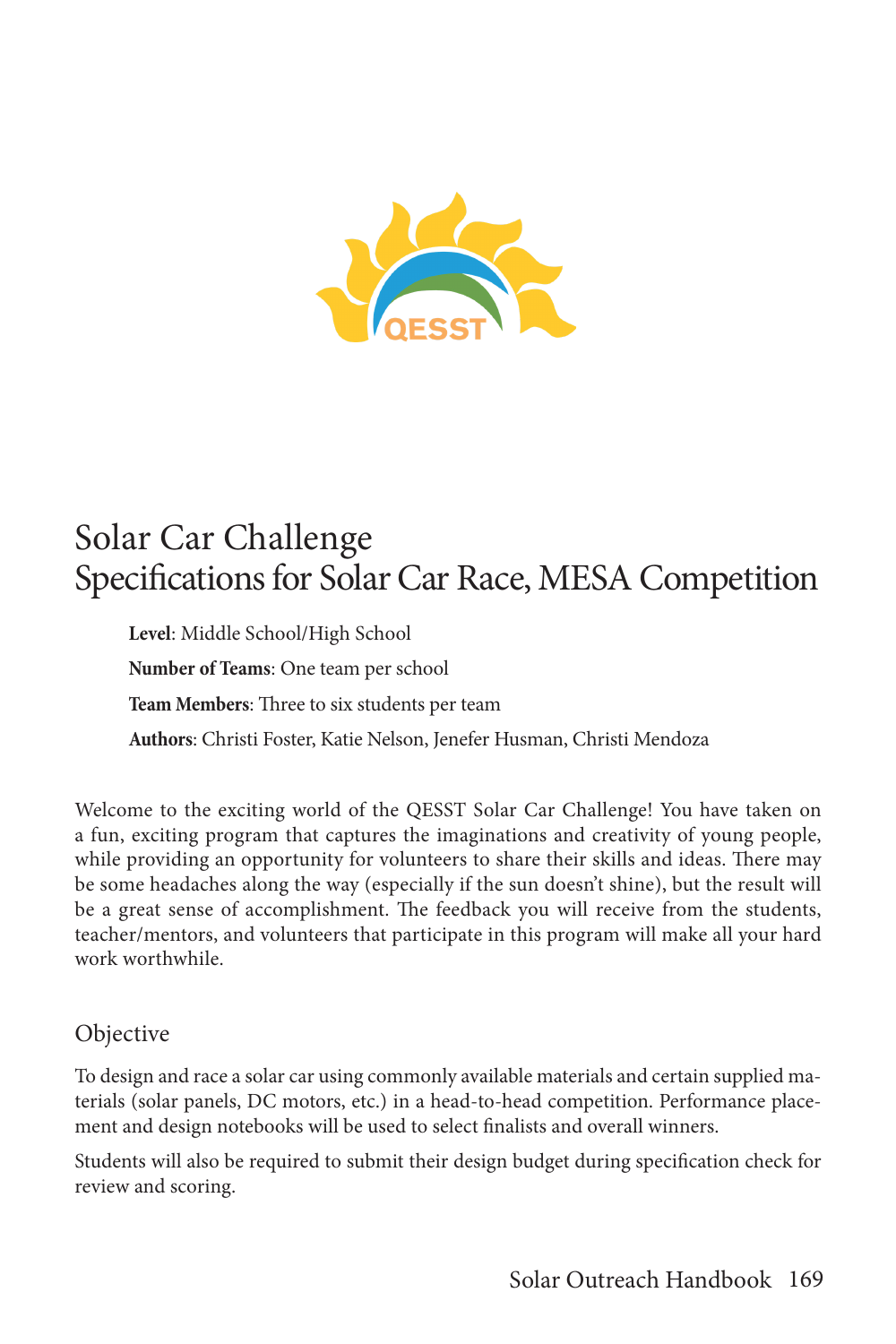

# Materials

All materials are acceptable, except materials that allow the car to be controlled remotely. Judges reserve the right to reject designs that use materials that appear hazardous or may present safety issues, including but not limited to damage to facilities or injury to persons nearby.

#### Mandatory materials

One 'Junior Solar Sprint Kit' by Solar

Made (includes the required solar panel & motor) will be provided to each school committed to participating. The rest is up to each team's imagination! http://www.solarmade.com/ JuniorSprint.htm

#### Optional materials

To construct the body or other parts, teams should consider using a broad variety of lowcost, re-used materials (CDs, lids from food containers, straws, rubber bands, etc.).

# Background

Sustainability is the defining challenge of our time. Unprecedented global growth and consumption have created dramatic impacts for society and our planet. How we respond will determine whether the 21st century is one of rebirth and prosperity or an unprecedented disaster for people and nature alike. In the coming decades, transportation in the U.S. is expected to change radically in response to environmental constraints, fluctuating oil availability, and economic factors. The transportation systems that emerge in the 21st century will need to be innovative and will depend on the imagination and skill of today's young people. As future scientists and engineers, you could lead the development of new vehicle and fuel technologies. To do so, you will need to consider mobility, environmental, and economical needs.



# 170 CHALLENGES & COMPETITIONS *| Solar Car Challenge*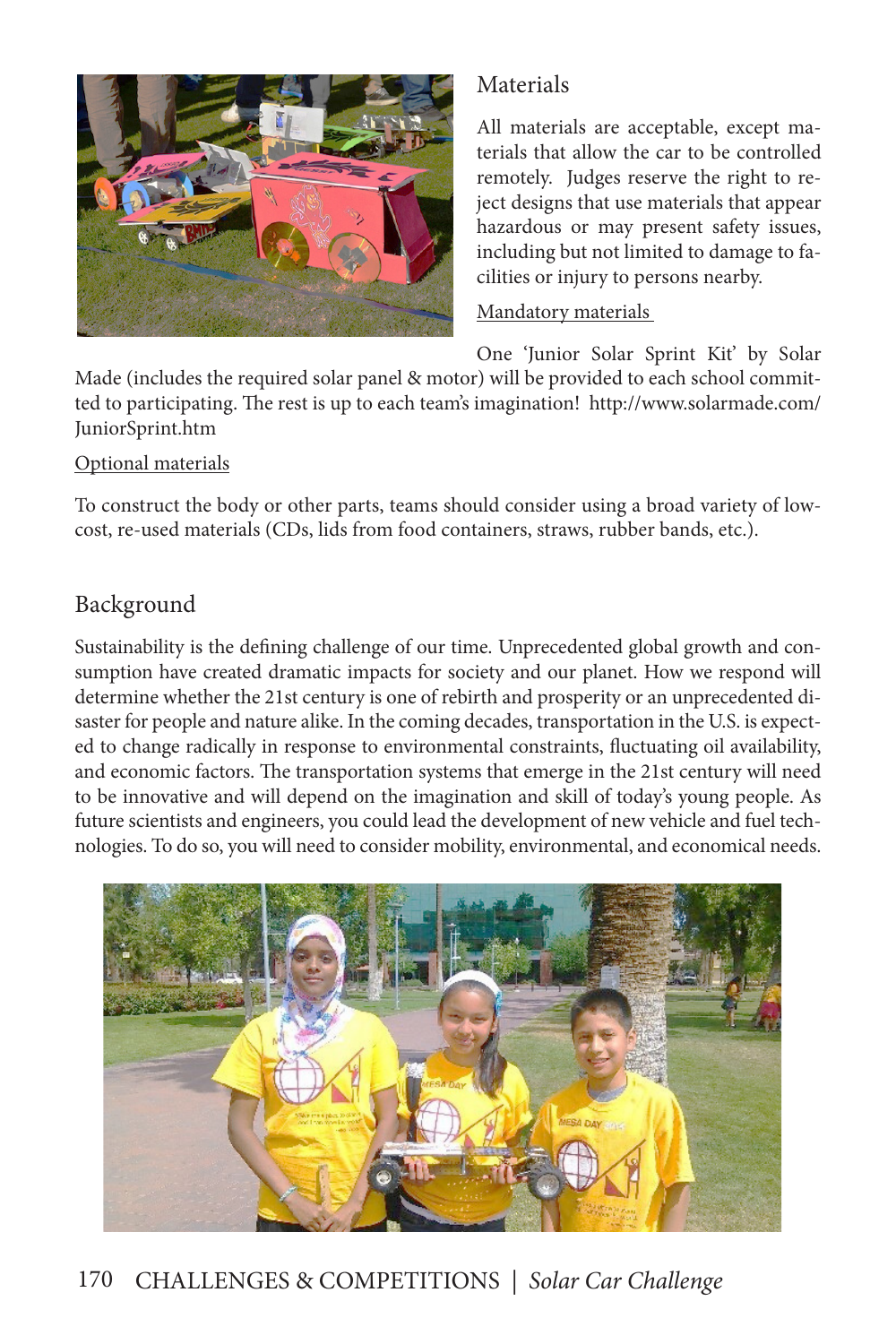# Rules

- 1) Vehicle Dimensions. The vehicle must fit within the following dimensions: 30 cm by 60 cm by 30 cm. The body of the car must be three-dimensional. The solar cell cannot be used as the body of the car (e.g. teams may not bolt the axles and wheels to the solar cell directly).
- 2) Energy Sources. The sun's light is the only energy source that may be used to power the vehicle. No other batteries or energy storage devices are permitted.
- 3) Energy Enhancing Devices. Energy-enhancing devices, such as mirrors, are permitted, but must be firmly attached to the vehicle.
- 4) Safety. Judges may disqualify any entry if, in their opinion, the design might create a safety hazard for spectators, team members, or property. For instance, there must be no sharp edges, projectiles, etc.
- 5) Testing Time Allotment. Teams are allowed to make minor design adjustments, such as re-securing parts or adjusting the solar panel. Adjustments before the first trial must be made before the car is submitted for the specification check. In between heats, students will be given 2 minutes to make minor adjustments.
- 6) Labeling. All entries must be clearly labeled with the entrant's school.
- 7) Materials. Vehicles are strongly encouraged to be sustainable and should be designed and constructed with mostly recyclable parts. There is no maximum amount that can be spent on the solar car. A budget sheet will be required at the time of the race that lists all materials used for the construction of the solar car and the amount spent per item.
- 8) Carabiner For Guide Wire. Vehicles should include a loop able to have a carabiner loop through. It is suggested that the loop jut off of the upper edge of the solar panel or any high point of the car. The carabiner will connect the car to a guide wire so that it avoids other cars.
- 9) Post-Competition. Teams may claim their cars after the entire solar car competition is officially over. Any cars remaining at the end of the competition will be reclaimed by Arizona MESA and QESST to be used for educational purposes.
- 10) Modifications. The only aspects of design that may be modified for competition are the angle of the solar panel and any components that need to be re-secured. Students are allowed to approach or set-down their design, and make the necessary adjustments within the time allotted for each trial.

# Specification Check

- 1) Teams will submit their solar car and their design budget for review and scoring.
- 2) Immediately upon submission for the competition, each design will receive a specification check to determine whether it conforms to MESA rules. Any design which fails the specification check for these 5 areas will be disqualified: 1) Vehicle Dimensions, 2) Energy Sources, 3) Energy Enhancing Devices, 4) Safety, and 5) Budget for Materials.
- 3) Impound. All components will be impounded at specification check. No alterations will be allowed after this time, but fine-tune adjustments will be allowed later, within the allotted time frame.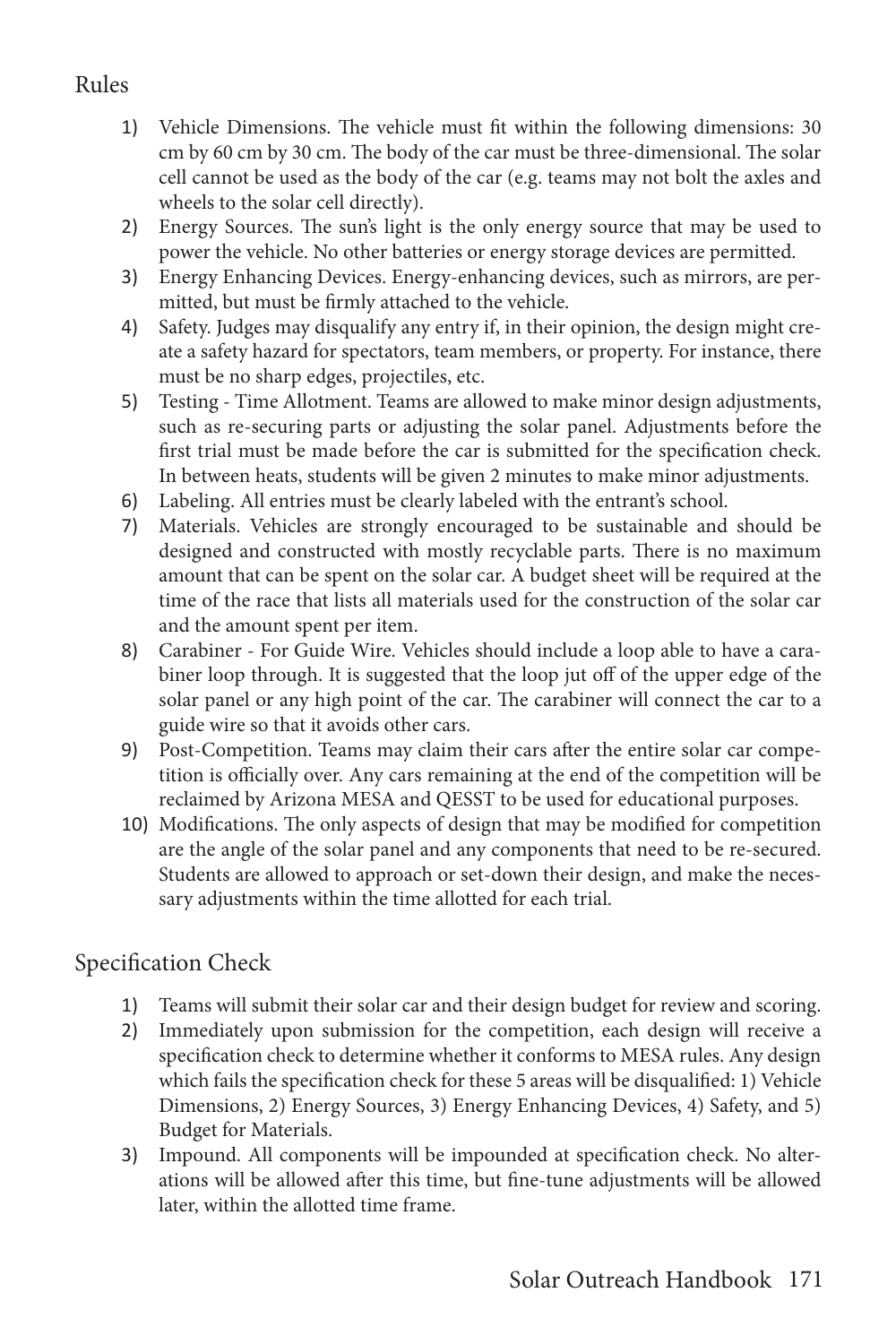# Judging

- 1) Tournament Style. Competition is by process of elimination. Heats of at most 10 cars will be conducted. The first and second place winners will continue on the winner's side of the ladder and eight losers continue on the other side. A car is eliminated when it has two losses. A loss can occur by losing a heat or by not racing the designated heat. It's possible that a few cars won't have two losses before the final heat, but when the final race is run, the race is formally over.
- 2) Gathering Vehicles. Prior to each heat, teams will be given 1 minute to collect their vehicles from impound and enter the test area. Students will then be given 2 minutes to make their minor adjustments, if they are needed.
- 3) Heat Inspections. Judges may inspect all cars prior to the final heat or at anytime during and after the heats.
- 4) Racing Procedure.
	- a. Step 1. Stage
		- i. The lead judge will call for a heat to "STAGE".
	- a. The students will bring their cars to the start.
		- ii. The judges will check each car at the start line.
		- iii. The judge will indicate any "no shows".
	- b. Step 2. Start
		- iv. All spectators will be moved back and the announcement is made that the heat is about to start.
		- v. Two students will set their cars behind the start line, turn on the motor and shield the sun from the car's solar panel by using the "cover" provided by QESST.
		- vi. Start Signal. All vehicles will be started when the official signal is given by a judge. To indicate readiness, the judge will announce, "Drivers, remove your covers!" and the student will remove the cover from the solar panels. The judges will then drop a flag indicating the start of the race.
		- vii. If a car cannot get going on its own, it will be permissible to let the student gently push the car to start the momentum.
	- c. Step 3. Race
		- viii. Students that are racing cars are not to leave their position at the start, or end, of the track during the race, even if their car has become stuck or has stopped during the race.
		- ix. Judges cannot be distracted because they are required to watch every race thoroughly. Anyone interfering with a judge or the judge's eye contact with the race will be asked to leave or stay stand back during the race.
	- d. Step 4. Finish (3–10 minutes)
		- x. The winner will be the first vehicle to cross the finish line or the farthest car down the race track when the race is called.
		- xi. At the end of each race the judges will declare the first and second place finishers and will record the time of the first place finisher.
		- xii. The judge will announce the first and second winners, so as to avoid disputes later.
		- xiii. The judges will begin staging for the next heat.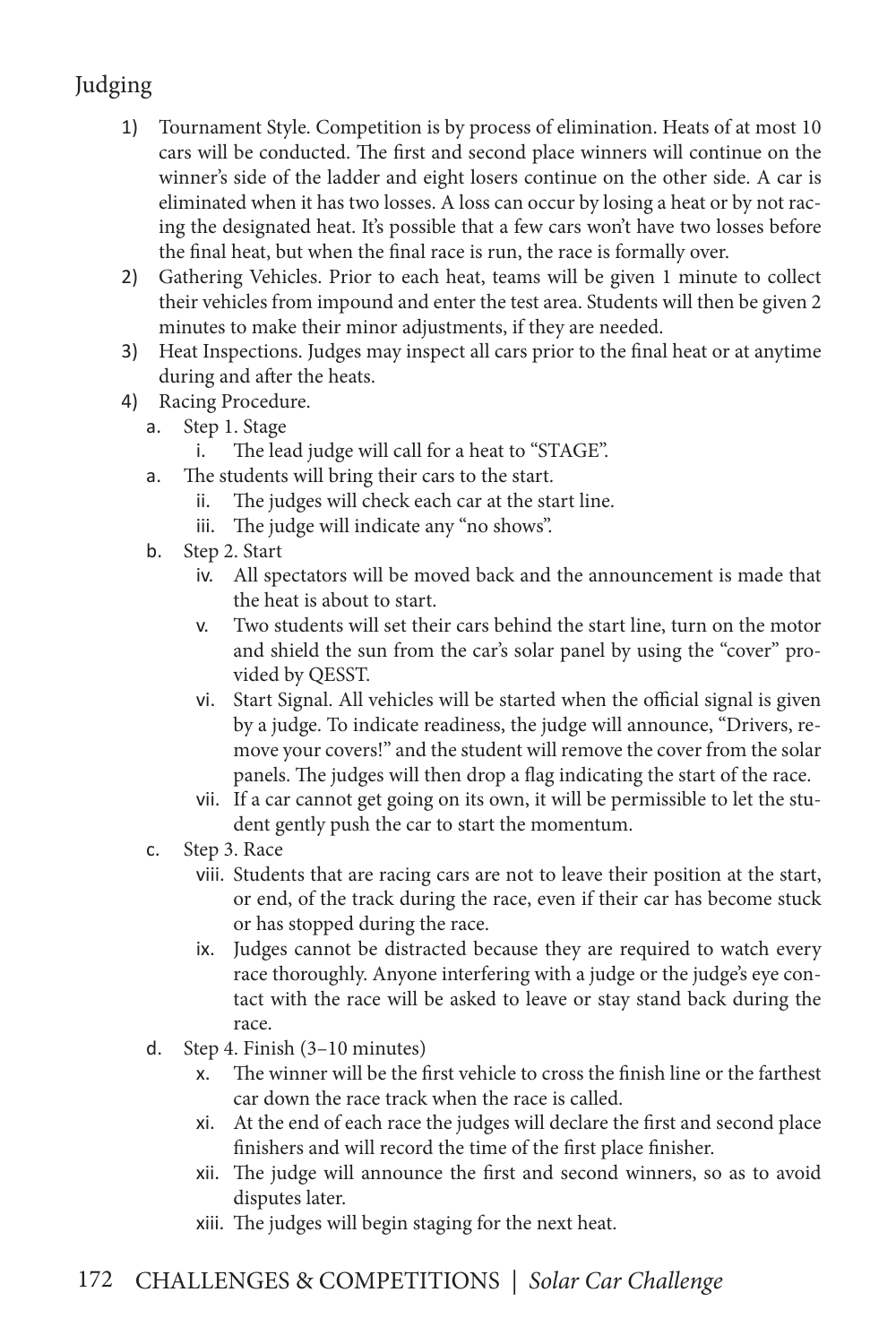

- xiv. Should there be any disputes in each heat, the lead judge will briefly address the dispute with parties making the protest and the other judges at the time of the dispute.
- e. Repeat steps *a* through *d* for each subsequent heat
- 5) False Starts. An early or push start may result in either a disqualification or a rerun. The determination will be left to the judges. Judges will call a false start and restage the heat, if needed.
- 6) Member Positioning During Heats. At race time, the vehicle will be placed by exactly two team members behind the starting line. All wheels must be in contact with the ground. A small cover, provided by QESST, will be used to cover, but not touch, the solar panel until the race begins. One team member will hold this cover while the other holds the vehicle. At least one team member must wait at the finish line to catch the vehicle. The vehicle and team member must remain at the finish line until the order of the race has been established.
- 7) Interference. Team members may not accompany or touch the vehicle on the track. Vehicles stalled on the track may be retrieved after the race has ended.
- 8) Lane Changing. Lane changing or crossing will result in a disqualification for the particular heat. The track lanes will marked with a physical barrier, such as pipes, so the cars may not cross the barrier.
- 9) Heat Winners. Judges will declare the heat winners.
- 10) Requests to Challenge Specific Teams. Challenges must be made before the judges begin the next heat. All challenges must come from the team members who are actively competing and must be directed to the judges. Teams may only ask questions concerning their own solar car and time placement. The decision of the judges is final.
- 11) Tie Breaking. In the event of a tie, a one-on-one race will take place. The first car to cross the finish lane or the farthest down the track after 5 minutes will be named the winner.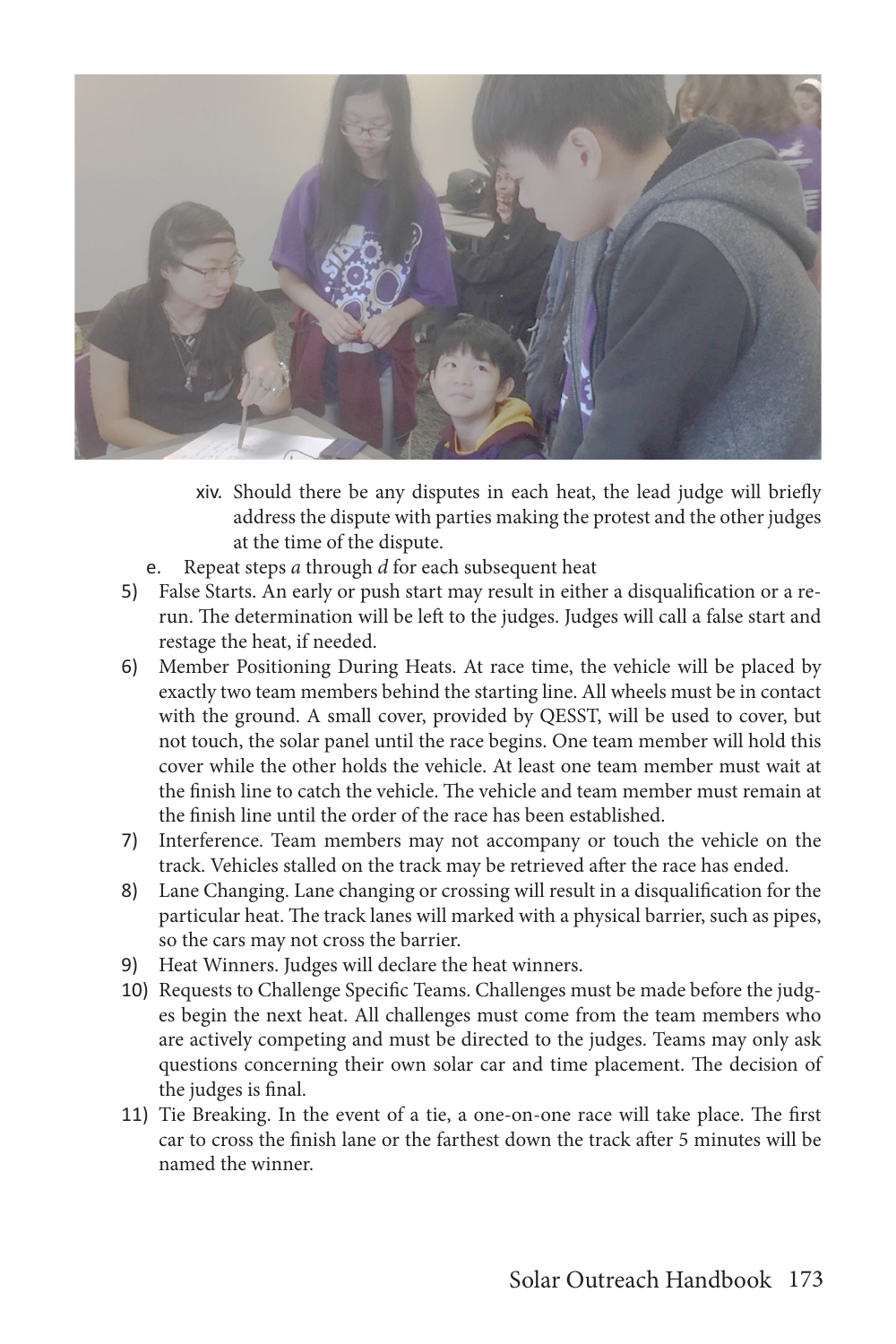### Testing Conditions

- 1) Attendance. Three (3) team members are required to be present during testing.
- 2) Track Specifications. The length of the race course will be a wild card in this event. It is strongly encouraged that the solar cars be able to travel a distance of a basketball court. The race will be designated with a start line and finish line. The track lanes will be marked with a physical barrier, such as pipes. The track is a hard, flat, smooth surface such as a tennis court or pavement, although teams should be prepared to deal with imperfections in the surface (i.e. cracks).
- 3) Measurement. Time shall be recorded to the nearest tenth of a second.
- 4) Ranking Overall Event Winners.
	- a. The winner of the double elimination tournament will be declared the Champion Car.
	- b. The car with the fastest single heat run overall will be declared the Fastest Car.
- 5) Design Awards. Beyond the Champion Car and the Fastest Car, the car with the best design will be awarded the Best Car Design award and the car with the most sustainable design will be awarded the Most Sustainable Design award as determined through a quorum of all judges.
- 6) All participants will receive a QESST Solar Car Challenge Participant certificate.

### Resources

These and other resources are available on the AZ MESA website at http://azmesa.arizona. edu/Competition%20Resources

Score Sheet

See next page.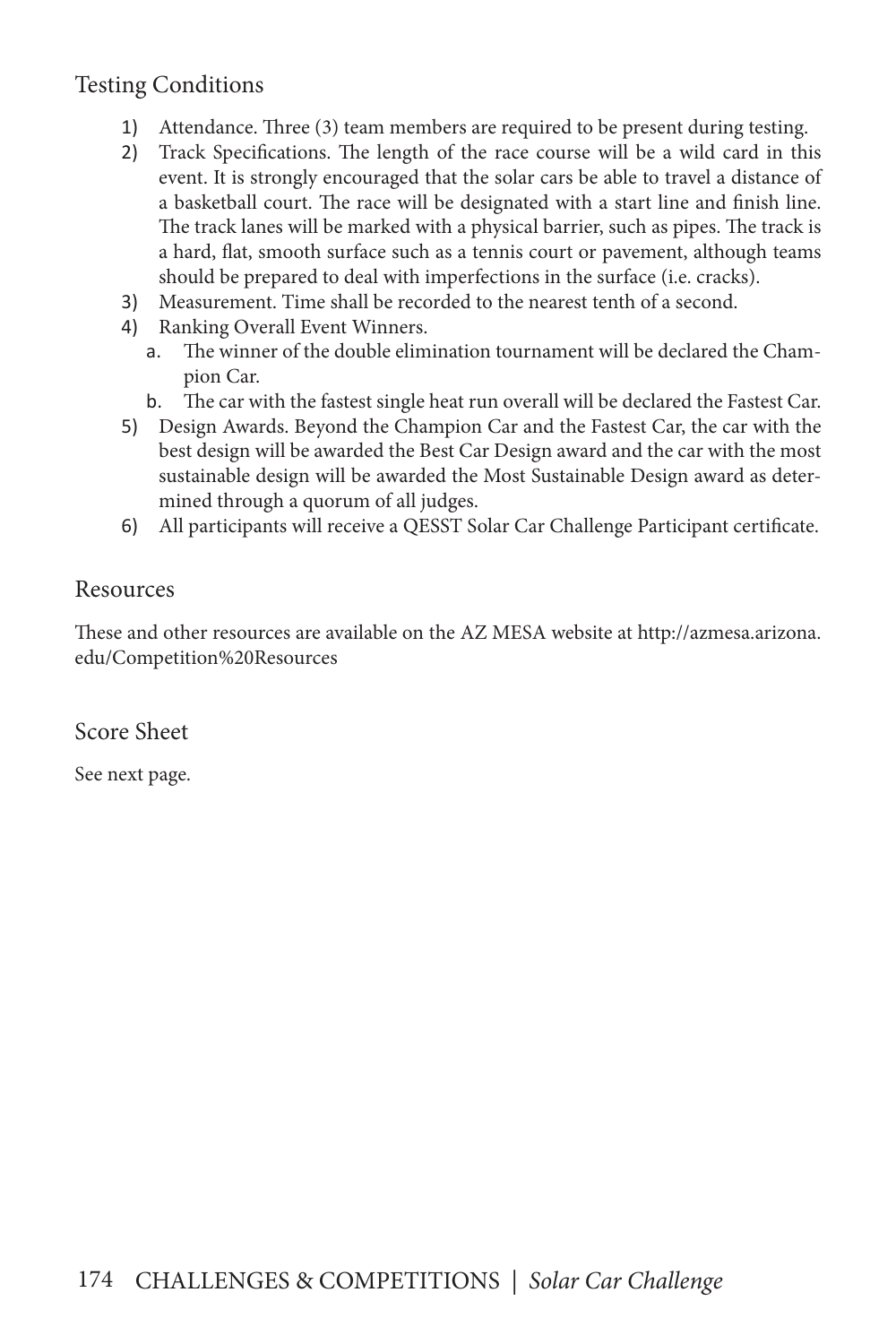

School: The contract of the contract of the contract of the contract of the contract of the contract of the contract of the contract of the contract of the contract of the contract of the contract of the contract of the co

Student Names:

| <b>For Official Use Only</b>                                             |               |                 |
|--------------------------------------------------------------------------|---------------|-----------------|
| <b>Specification Check:</b>                                              | Pass $\Box$   | Fail $\Box$     |
| The solar car is clearly labeled with the entrant's school?              | Yes $\square$ | No <sub>1</sub> |
| The solar car is within the maximum dimensions?                          | Yes $\square$ | No <sub>1</sub> |
| The solar car body is not solely comprised of the solar cell?            | Yes $\square$ | No <sub>1</sub> |
| No alternate sources of energy are used (e.g. batteries)?                | Yes $\square$ | No <sub>1</sub> |
| Energy-enhancing devices, if used, are securely attached to the vehicle? | Yes $\square$ | No <sub>1</sub> |
| The solar car is safe to compete?                                        | Yes $\square$ | No <sub>1</sub> |
| A budget sheet was provided for the materials used for the solar car?    | Yes $\square$ | No <sub>1</sub> |
| <b>Performance Ranking:</b>                                              |               |                 |
| Tournament Champion Car                                                  | Yes $\square$ | No <sub>1</sub> |
| Final tournament rank                                                    |               |                 |
| Fastest single race time recorded                                        |               |                 |
| Best Car Design                                                          | Yes $\square$ | No <sub>1</sub> |
| Most Sustainable Car Design                                              | Yes $\square$ | No <sub>1</sub> |

**Lead Judge Signature: Comments/Suggestions:**